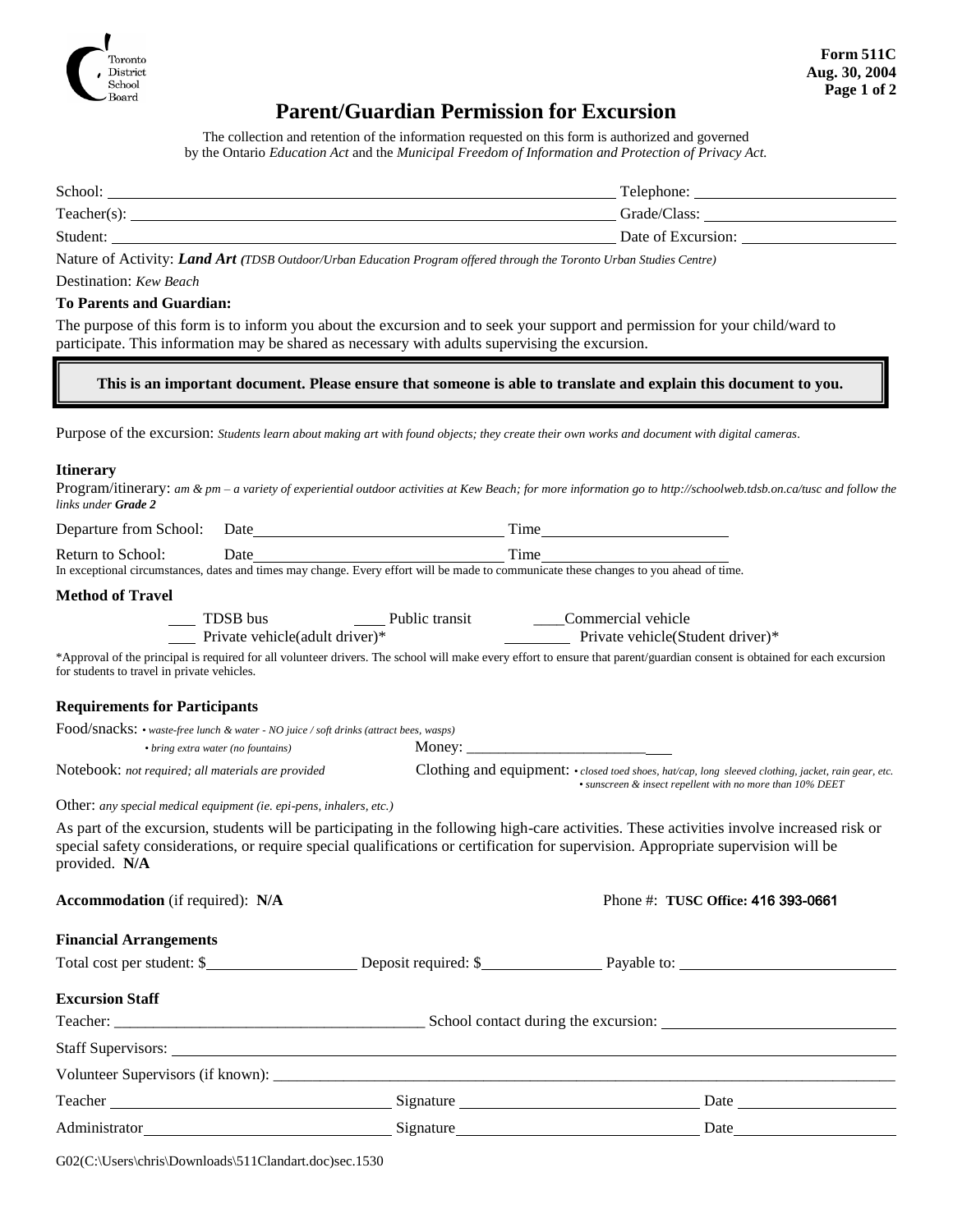

## **Please sign in either the YES or the NO box and return this form to the teacher by:\_\_\_\_\_\_\_\_\_\_\_\_\_\_\_\_\_\_\_\_\_\_\_\_\_\_\_\_\_\_\_**

| Emergency Contact: Emergency Phone Number:<br>I/we give permission for my/our child/ward to be transported in a private vehicle (adult driver) ____, private vehicle<br>(student driver)_____ who has been authorized by the principal.<br>Is there any change in medical information or a medical reason why your child should not participate in the activity, or which may<br>lead him/her to require special attention during the activity?<br>Should it become necessary for my/our child/ward to have medical care, I/we hereby give the teacher permission to use her/his best<br>judgment in obtaining the best of such service for my/our child/ward. I/we understand that any cost will be my/our responsibility. I/we<br>also understand that in the event of illness or accident, I/we will be notified as soon as possible.<br>(printed name of parent/guardian)<br>(or student, if 18 years old or older)<br>For students 18 years old or older, it is strongly recommended that the parent/guardian also sign this form.<br>I wish to volunteer on this trip:<br>$Yes$ $No$ $No$<br>Signature of Parent/Guardian<br>Today's date:<br>(or student, if 18 years old or older)<br>, to<br>participate in the excursion to Land Art (through the Toronto Urban Studies Centre, TDSB)<br>on<br>$(data)$ $(date)$<br>(printed name of parent/guardian)<br>(or student, if 18 years old or older) | in the excursion to: |  |
|-----------------------------------------------------------------------------------------------------------------------------------------------------------------------------------------------------------------------------------------------------------------------------------------------------------------------------------------------------------------------------------------------------------------------------------------------------------------------------------------------------------------------------------------------------------------------------------------------------------------------------------------------------------------------------------------------------------------------------------------------------------------------------------------------------------------------------------------------------------------------------------------------------------------------------------------------------------------------------------------------------------------------------------------------------------------------------------------------------------------------------------------------------------------------------------------------------------------------------------------------------------------------------------------------------------------------------------------------------------------------------------------------------------|----------------------|--|
|                                                                                                                                                                                                                                                                                                                                                                                                                                                                                                                                                                                                                                                                                                                                                                                                                                                                                                                                                                                                                                                                                                                                                                                                                                                                                                                                                                                                           |                      |  |
|                                                                                                                                                                                                                                                                                                                                                                                                                                                                                                                                                                                                                                                                                                                                                                                                                                                                                                                                                                                                                                                                                                                                                                                                                                                                                                                                                                                                           |                      |  |
|                                                                                                                                                                                                                                                                                                                                                                                                                                                                                                                                                                                                                                                                                                                                                                                                                                                                                                                                                                                                                                                                                                                                                                                                                                                                                                                                                                                                           |                      |  |
|                                                                                                                                                                                                                                                                                                                                                                                                                                                                                                                                                                                                                                                                                                                                                                                                                                                                                                                                                                                                                                                                                                                                                                                                                                                                                                                                                                                                           |                      |  |
|                                                                                                                                                                                                                                                                                                                                                                                                                                                                                                                                                                                                                                                                                                                                                                                                                                                                                                                                                                                                                                                                                                                                                                                                                                                                                                                                                                                                           |                      |  |
|                                                                                                                                                                                                                                                                                                                                                                                                                                                                                                                                                                                                                                                                                                                                                                                                                                                                                                                                                                                                                                                                                                                                                                                                                                                                                                                                                                                                           |                      |  |
|                                                                                                                                                                                                                                                                                                                                                                                                                                                                                                                                                                                                                                                                                                                                                                                                                                                                                                                                                                                                                                                                                                                                                                                                                                                                                                                                                                                                           |                      |  |
|                                                                                                                                                                                                                                                                                                                                                                                                                                                                                                                                                                                                                                                                                                                                                                                                                                                                                                                                                                                                                                                                                                                                                                                                                                                                                                                                                                                                           |                      |  |
|                                                                                                                                                                                                                                                                                                                                                                                                                                                                                                                                                                                                                                                                                                                                                                                                                                                                                                                                                                                                                                                                                                                                                                                                                                                                                                                                                                                                           |                      |  |
|                                                                                                                                                                                                                                                                                                                                                                                                                                                                                                                                                                                                                                                                                                                                                                                                                                                                                                                                                                                                                                                                                                                                                                                                                                                                                                                                                                                                           |                      |  |
|                                                                                                                                                                                                                                                                                                                                                                                                                                                                                                                                                                                                                                                                                                                                                                                                                                                                                                                                                                                                                                                                                                                                                                                                                                                                                                                                                                                                           |                      |  |
|                                                                                                                                                                                                                                                                                                                                                                                                                                                                                                                                                                                                                                                                                                                                                                                                                                                                                                                                                                                                                                                                                                                                                                                                                                                                                                                                                                                                           |                      |  |
|                                                                                                                                                                                                                                                                                                                                                                                                                                                                                                                                                                                                                                                                                                                                                                                                                                                                                                                                                                                                                                                                                                                                                                                                                                                                                                                                                                                                           |                      |  |
|                                                                                                                                                                                                                                                                                                                                                                                                                                                                                                                                                                                                                                                                                                                                                                                                                                                                                                                                                                                                                                                                                                                                                                                                                                                                                                                                                                                                           |                      |  |
|                                                                                                                                                                                                                                                                                                                                                                                                                                                                                                                                                                                                                                                                                                                                                                                                                                                                                                                                                                                                                                                                                                                                                                                                                                                                                                                                                                                                           |                      |  |
|                                                                                                                                                                                                                                                                                                                                                                                                                                                                                                                                                                                                                                                                                                                                                                                                                                                                                                                                                                                                                                                                                                                                                                                                                                                                                                                                                                                                           |                      |  |
|                                                                                                                                                                                                                                                                                                                                                                                                                                                                                                                                                                                                                                                                                                                                                                                                                                                                                                                                                                                                                                                                                                                                                                                                                                                                                                                                                                                                           |                      |  |
|                                                                                                                                                                                                                                                                                                                                                                                                                                                                                                                                                                                                                                                                                                                                                                                                                                                                                                                                                                                                                                                                                                                                                                                                                                                                                                                                                                                                           |                      |  |
|                                                                                                                                                                                                                                                                                                                                                                                                                                                                                                                                                                                                                                                                                                                                                                                                                                                                                                                                                                                                                                                                                                                                                                                                                                                                                                                                                                                                           |                      |  |